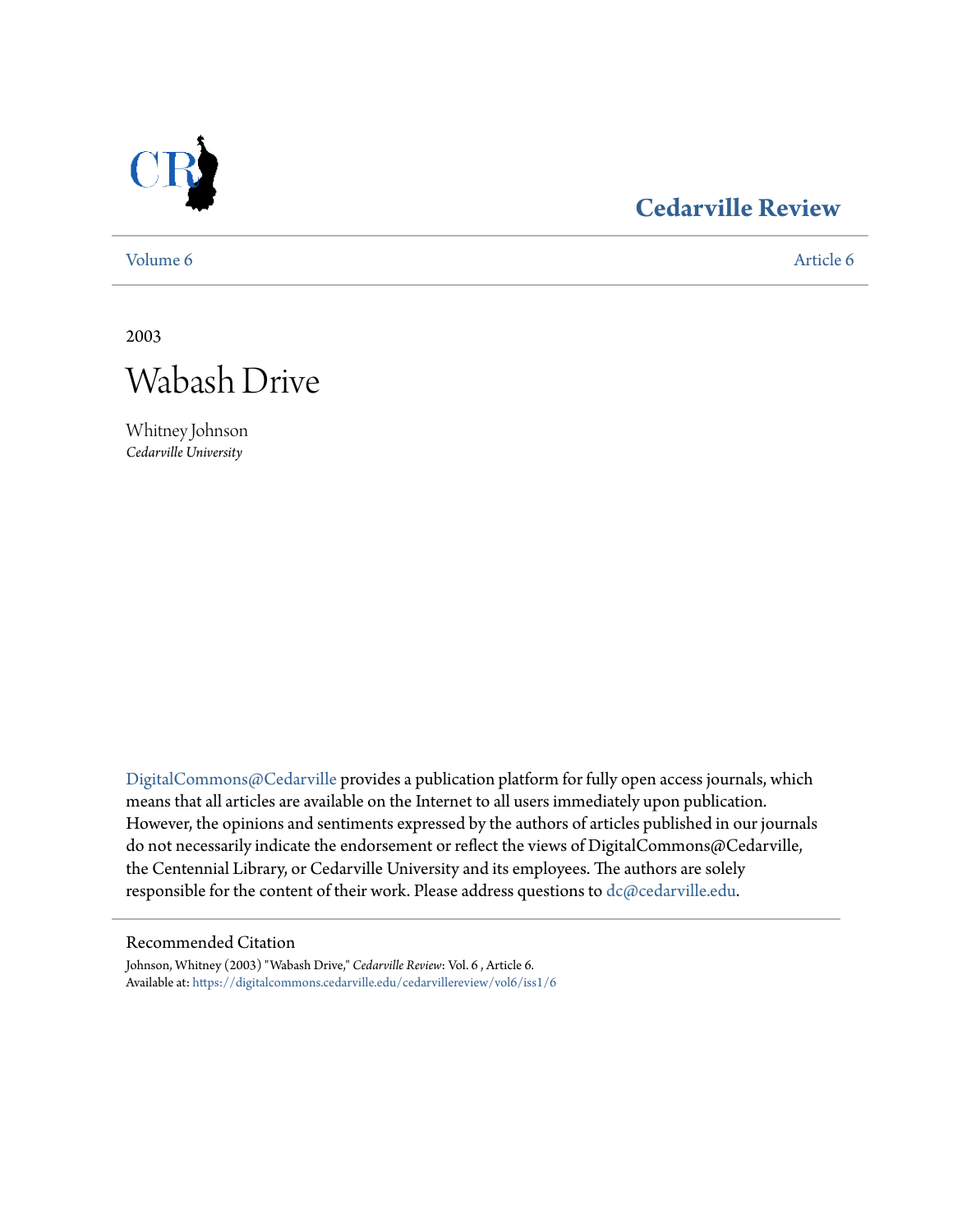# Wabash Drive

Browse the contents of [this issue](https://digitalcommons.cedarville.edu/cedarvillereview/vol6/iss1) of *Cedarville Review*.

### **Keywords**

Poetry

### **Creative Commons License**  $\bigcirc$  000

This work is licensed under a [Creative Commons Attribution-Noncommercial-No Derivative Works 4.0](http://creativecommons.org/licenses/by-nc-nd/4.0/) [License.](http://creativecommons.org/licenses/by-nc-nd/4.0/)

Follow this and additional works at: [https://digitalcommons.cedarville.edu/cedarvillereview](https://digitalcommons.cedarville.edu/cedarvillereview?utm_source=digitalcommons.cedarville.edu%2Fcedarvillereview%2Fvol6%2Fiss1%2F6&utm_medium=PDF&utm_campaign=PDFCoverPages)



Part of the <u>[Poetry Commons](http://network.bepress.com/hgg/discipline/1153?utm_source=digitalcommons.cedarville.edu%2Fcedarvillereview%2Fvol6%2Fiss1%2F6&utm_medium=PDF&utm_campaign=PDFCoverPages)</u>

This poetry is available in Cedarville Review: [https://digitalcommons.cedarville.edu/cedarvillereview/vol6/iss1/6](https://digitalcommons.cedarville.edu/cedarvillereview/vol6/iss1/6?utm_source=digitalcommons.cedarville.edu%2Fcedarvillereview%2Fvol6%2Fiss1%2F6&utm_medium=PDF&utm_campaign=PDFCoverPages)